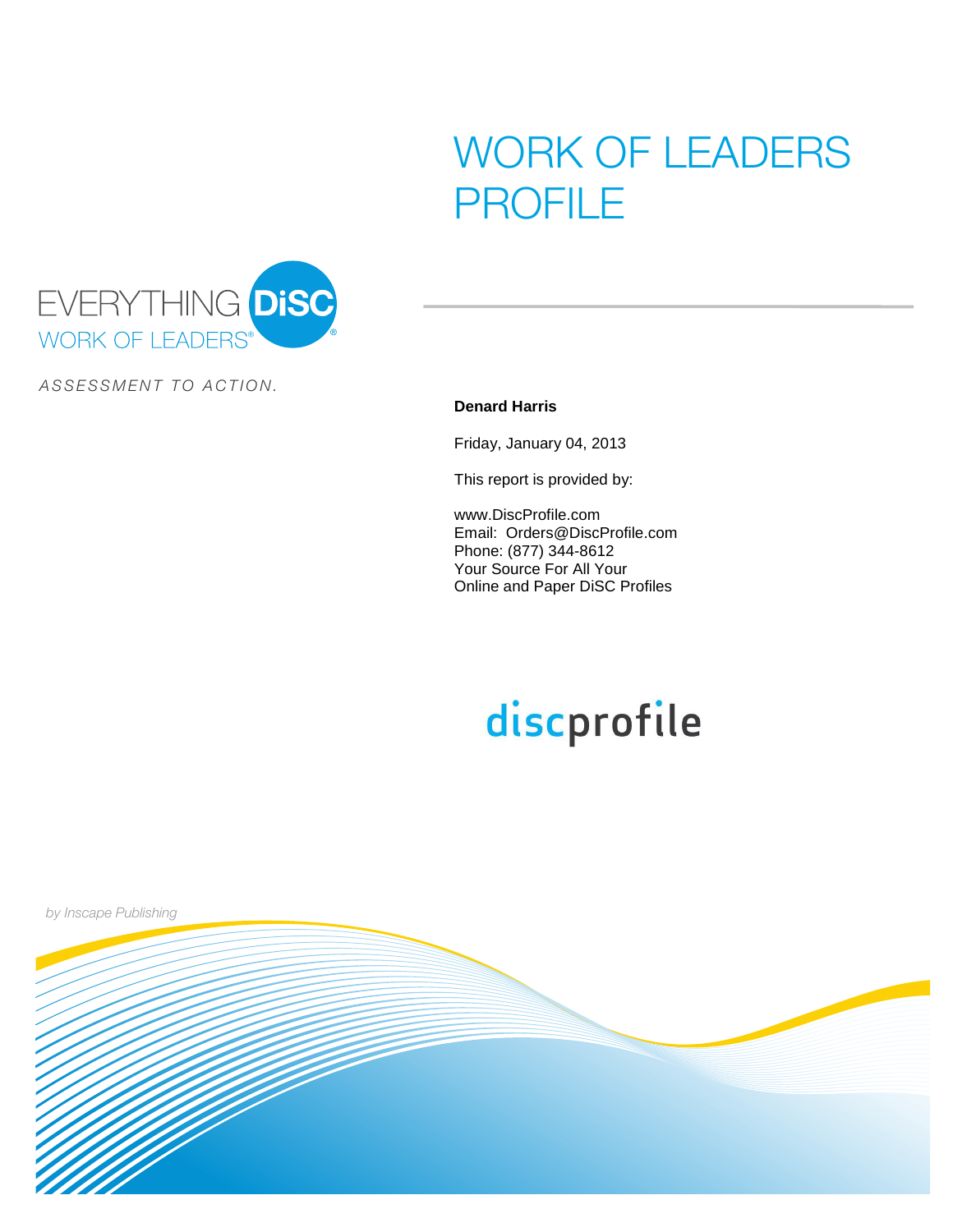## **INTRODUCTION**



Everything DISC Work of Leaders<sup>®</sup> provides a simple, compelling process that helps leaders get real results. The program improves self-awareness in key areas that will help you get better outcomes as a leader.

**Where did Work of Leaders come from?** This program is based on a four-year development effort that began by analyzing and distilling the work of leadership researchers from the last three decades. With the help of 300 subject matter experts from more than 150 organizations, we identified a specific set of leadership best practices.

**How do we define leadership?** Work of Leaders approaches leadership as a one-to-many relationship, as opposed to the one-to-one relationship of management.

**How does leadership connect to DiSC®?** Your DiSC style influences how you approach each of the steps of the process. DiSC doesn't imply that you can or can't do any of the steps. It simply tells you how much energy will be required to do the different aspects of each step.

**How is this different from other DiSC profiles?**

Unlike other DiSC reports, which emphasize understanding the differences between people, Work of Leaders focuses on understanding how your tendencies influence your effectiveness in specific leadership situations.

#### Cornerstone Principles

- Work of Leaders focuses on tangible steps directed at **leading a group or organization** toward desired outcomes.
- $\blacktriangleright$  The concepts in this report are relevant for **leaders at all levels**.
- Your leadership is influenced by a **variety of factors** such as character, life experiences, cognitive abilities, and maturity.
- All four DiSC styles **contribute to leadership success**, and most likely your strengths reflect **your own DiSC style**.
- Your report focuses on developing **preferred behaviors** that are based on **best practices**.
- ▶ The best practices are **context specific**, so the preferred behaviors will change depending on the needs of the situation.

## Work of Leaders: Vision, Alignment, and Execution

Work of Leaders provides a simple, three-step process to help you reflect on how you approach the most fundamental work of leaders: Creating a Vision, building Alignment around that vision, and championing Execution of the vision.



The work of leaders includes crafting a vision of new possibilities for the future through exploration, boldness, and testing assumptions.

VISION ALIGNMENT EXECUTION

Leaders build alignment by communicating with clarity, engaging in dialogue, and providing inspiration, so everyone is moving in the same direction.

Finally, leaders need to champion

execution through momentum, structure, and feedback, to enable the group to capitalize on its talents while making the vision a reality.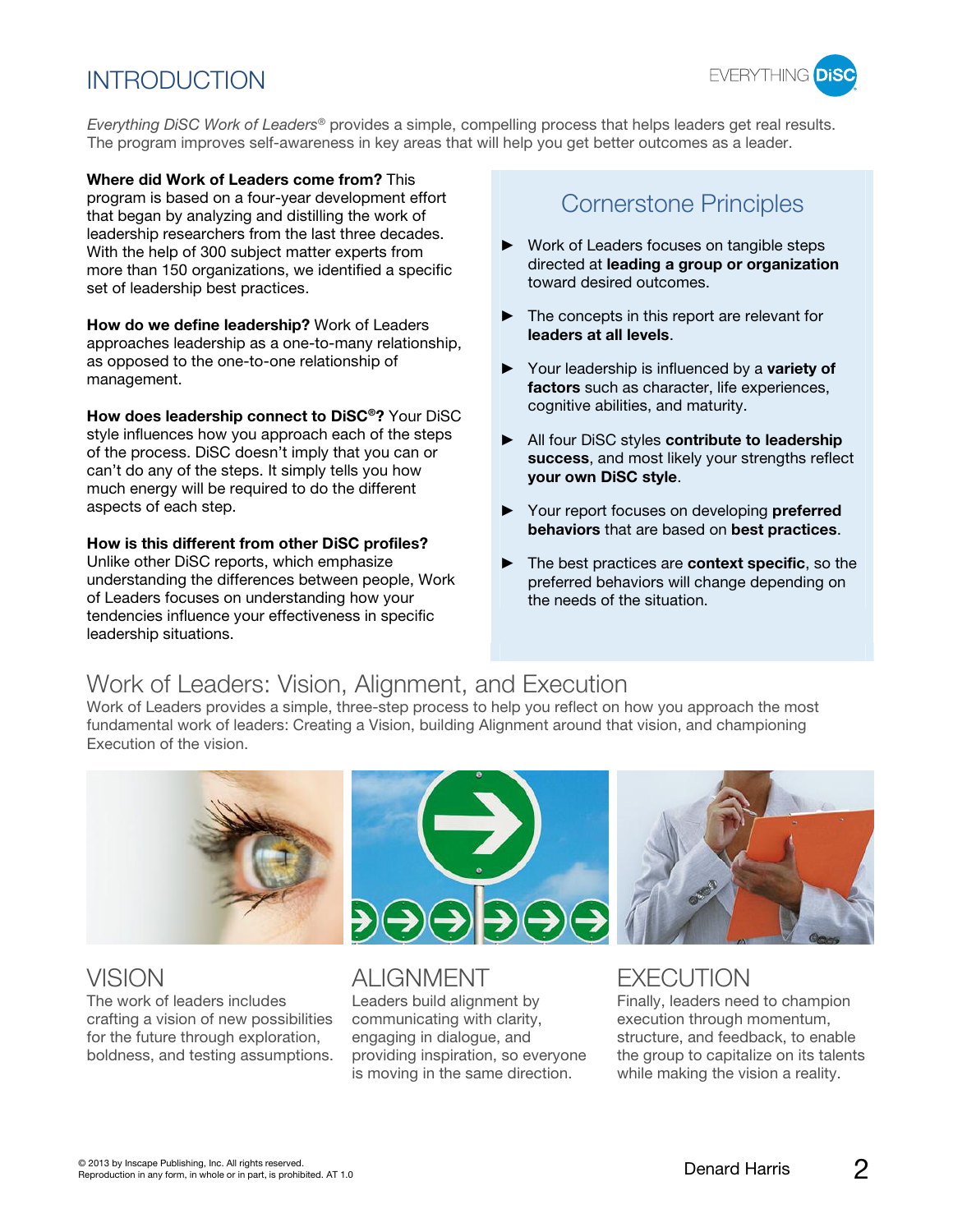#### YOUR DiSC® OVERVIEW



#### How is this report personalized to you, Denard?

In order to get the most out of your Everything DiSC Work of Leaders<sup>®</sup> Profile, you'll need to understand your personal map.

## Your Dot

The Everything DiSC® model is made up of four basic styles: D, i, S, and C. Each style is divided into three regions. The picture to the right illustrates the 12 different regions where a person's dot might be located.

Your DiSC<sup>®</sup> Style: D

Your dot location shows your DiSC style.

Keep in mind that everyone is a blend of all four styles, but most people tend strongly toward one or two styles. Whether your dot is in the center of one style or in a region that borders two, **no dot location is better than another**. All DiSC® styles are equal and valuable in their own ways.



#### Close to the Edge or Close to the Center?

A dot's **distance from the edge** of the circle shows how naturally inclined a person is to encompass the characteristics of his or her DiSC style. A dot positioned toward the edge of the circle indicates a strong inclination toward the characteristics of the style. A dot located between the edge and the center of the circle indicates a moderate inclination. And a dot positioned close to the center of the circle indicates a slight inclination. A dot in the center of the circle is no better than one on the edge, and vice versa. Your dot location is near the edge of the circle, so you are **strongly inclined** and probably relate well to the characteristics associated with the D style.

Now that you know more about the personalization of your Everything DiSC Map, you'll read more about what your dot location says about you. Then you'll learn about your personal map shading and priorities and discover how this affects your leadership style.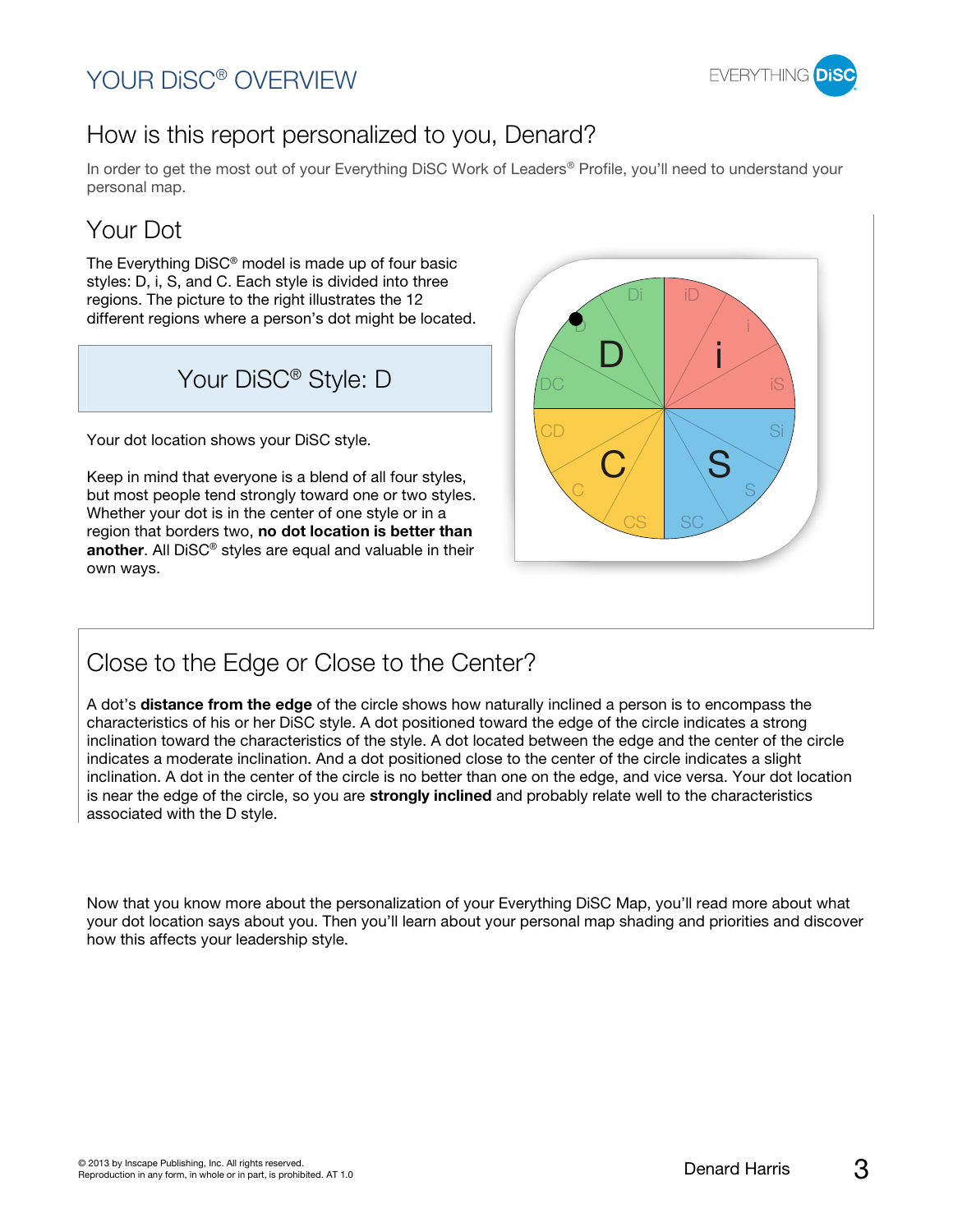

#### Your Dot Tells a Story Your DiSC® Style is: D



**Because your style is D**, your natural ambition helps you blaze a trail toward your goals. The promise of victory compels you to move quickly and to set high expectations for yourself and others.

Most likely, you're driven to accomplish great things. In fact, this might be the **first thing people notice about you**. Leaders with the D style are rated by their followers, peers, and managers as being more results-focused than any of the other DiSC® leadership styles. Because of this determination to triumph, you may become impatient and in turn frustrated if your expectations aren't met. In your pursuit of measurable results, you don't hesitate to pressure the group to keep pushing forward. You tend to exhibit a direct, take-charge approach, and people probably know what you expect of them.

**Like other leaders with the D style**, you initiate action and help the group maintain momentum. You're probably comfortable introducing abrupt change, especially if it will get ideas off the ground. In addition, you're a quick thinker, so you have little trouble making on-the-fly decisions based on gut instincts. You're eager to find new opportunities, and you possess the courage to act on them quickly. Furthermore, you instill a sense of urgency in the group, pushing them to reach deadlines and achieve speedy results.

You gain satisfaction from clearing a path through obstacles, doubt, and resistance. You tend to wear your skepticism on your sleeve, and you're often the first to point out flaws and inconsistencies in other people's arguments. Research shows that the most pronounced strength of leaders who share your D style is a willingness to speak their minds. However, you're so focused on the challenge of finding flaws that you may not stop to think about the impact of your words. In fact, one of the most common pieces of constructive feedback for leaders with your style is that they sometimes fail to take other people's feelings into account.

Furthermore, because you have a competitive edge, you likely have a high tolerance for conflict. In fact, you may sometimes be eager to engage in a battle of rapid-fire ideas. Most likely, you'll fight tenaciously for your viewpoints in order to satisfy your win-at-all-costs instincts, especially if you see your ideas as most beneficial for the organization.

Leaders with the D style have a high level of confidence. This allows you to act decisively and maintain your drive to achieve. You strongly believe in your abilities, so once you've chosen a direction, you likely bury any pesky doubts that surface. However, keep in mind that at least 50% of leaders who share your D style get low marks for not being able to recognize their limitations and acknowledge when they're wrong. Still, because you have such a firm, steadfast approach, people often instinctively trust that you have a solid understanding of what's important, which may give you more credibility.

**Denard**, your **most valuable contributions as a leader** may be your tendency to move forward quickly, speak with conviction, make tough decisions, and step up to the plate when the group lacks direction. In fact, these are probably some of the qualities that others admire most about you.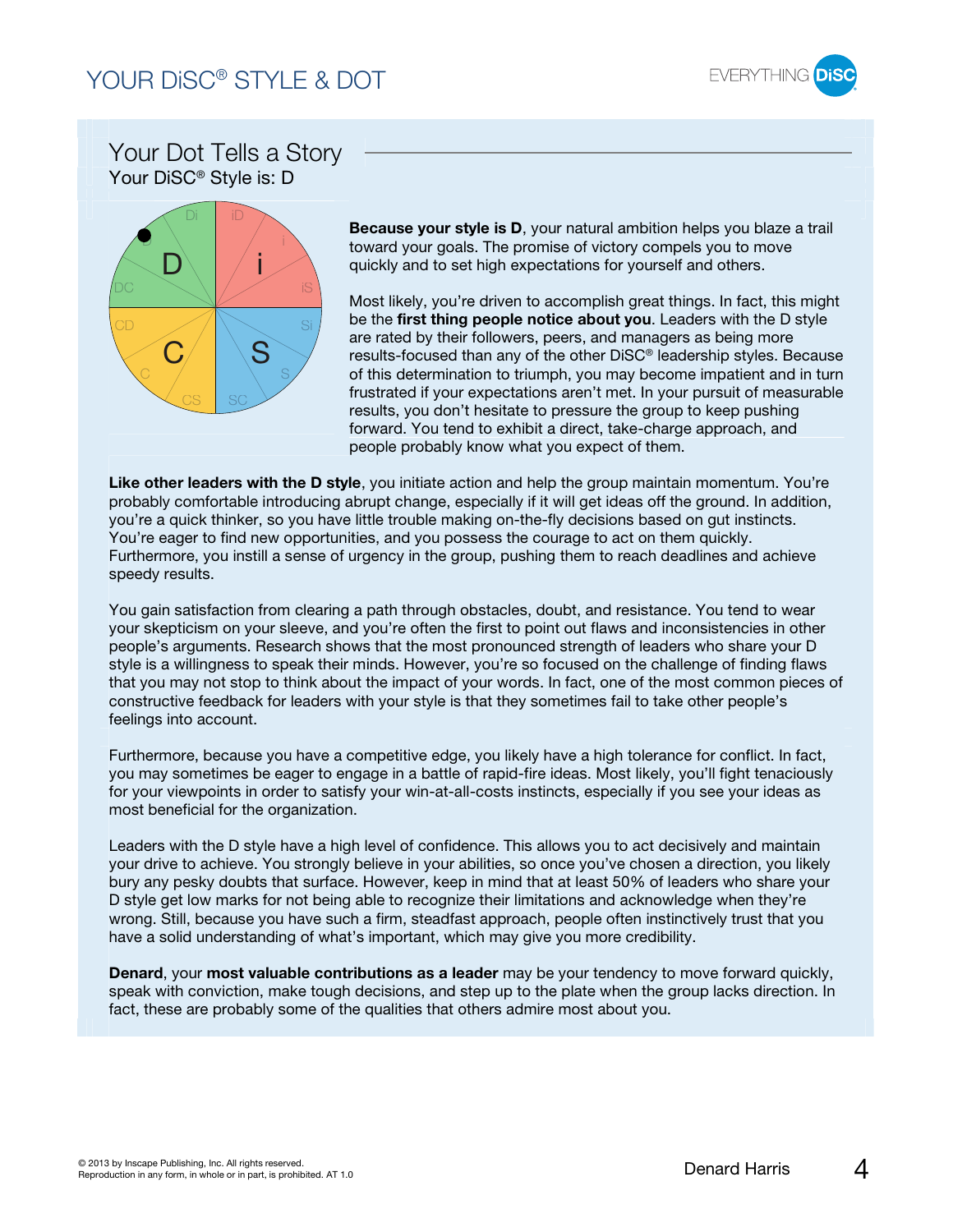## YOUR DiSC® PRIORITIES & SHADING



## Your Shading Expands the Story

Denard, while your dot location and your DiSC® style can say a great deal about you, your map **shading** is also important.

The eight words around the Everything DiSC® map are what we call **priorities**, or the primary areas where people focus their energy. The closer your shading comes to a priority, the more likely you are to focus your energy on that area. Everyone has at least three priorities, and sometimes people have four or five. **Having five priorities is no better than having three, and vice versa**.

Typically, people with the D style have shading that touches Commanding, Pioneering, and Resolute. Your shading stretches to include Deliberate, which isn't characteristic of the D style.



### What Priorities Shape Your Leadership Experience?

#### **Being Commanding**

Denard, leaders with your D style feel a strong sense of responsibility to get results, and you expect others to share your focus on achievement. At times, your confident and driven style may cause you to come across as somewhat demanding or intimidating. And once you accomplish your goals, you may strive toward the next objective rather than taking time to celebrate.

#### **Being Pioneering**

As a leader who values innovation and growth, you prefer to seek out bold new opportunities rather than rely on steady progress from existing methods. You probably avoid getting bogged down in details and tend to act decisively. And because you like to hit the ground running, you may become frustrated with people who appear to be standing in the way of rapid forward progress.

#### **Being Resolute**

Leaders with your D style are often very strong-willed about their beliefs, and they may hold their ground even when others don't share their goals. You tend to show great persistence to overcome any obstacles that stand in your way. Most likely, you set high expectations for yourself and others, and you aren't afraid to speak up when you spot a flaw or inefficiency.

#### **Being Deliberate**

You tend to value being deliberate as well, which isn't typical for someone with your style. Most likely, you prefer to give people the time to make thoughtful decisions based on facts and logic. Quality outcomes are important to you, and because you want to ensure efficient and accurate results, you probably strive to communicate your expectations as specifically as possible.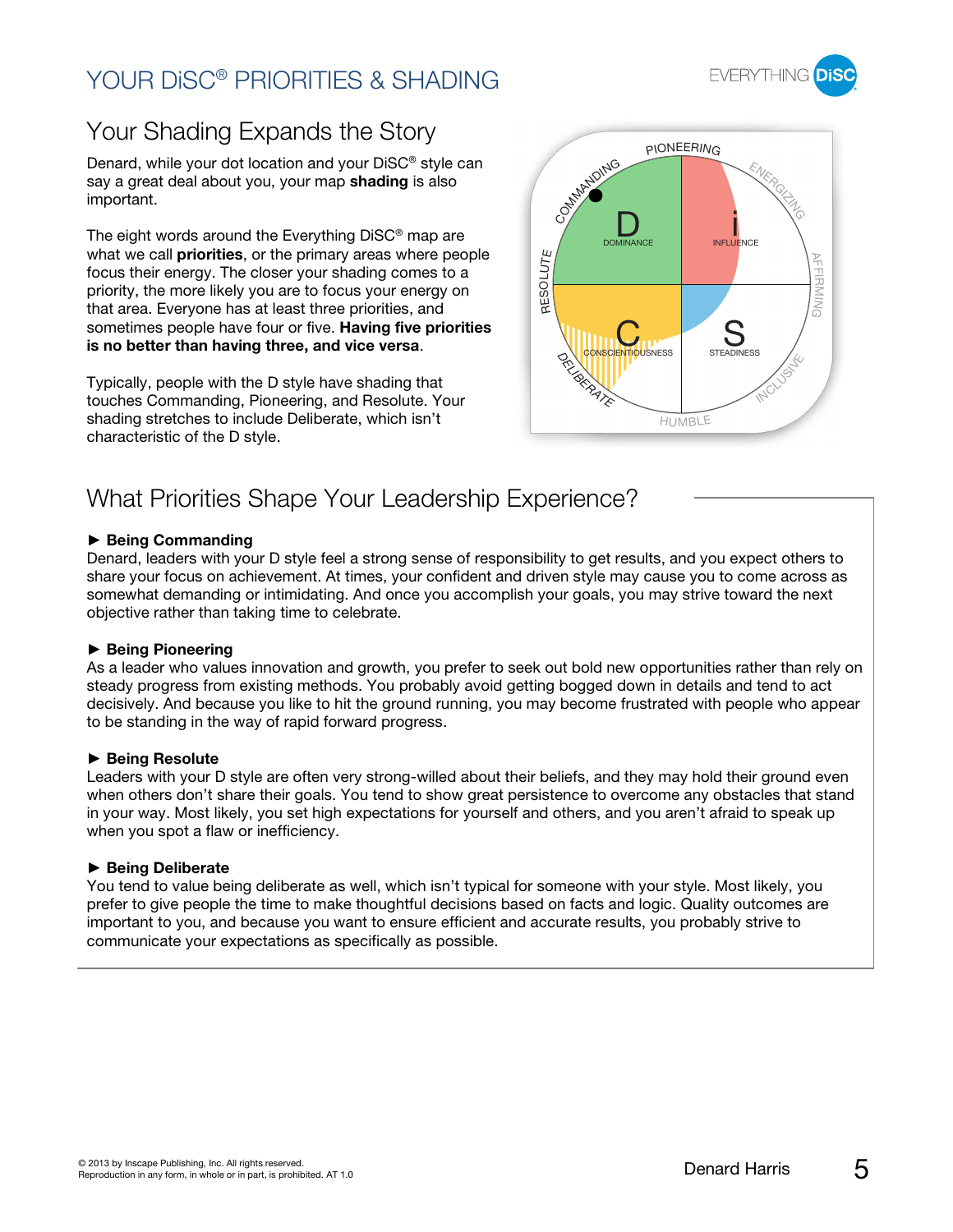## OVERVIEW OF THE DiSC® STYLES



The graphic below provides a snapshot of the four basic DiSC® styles.

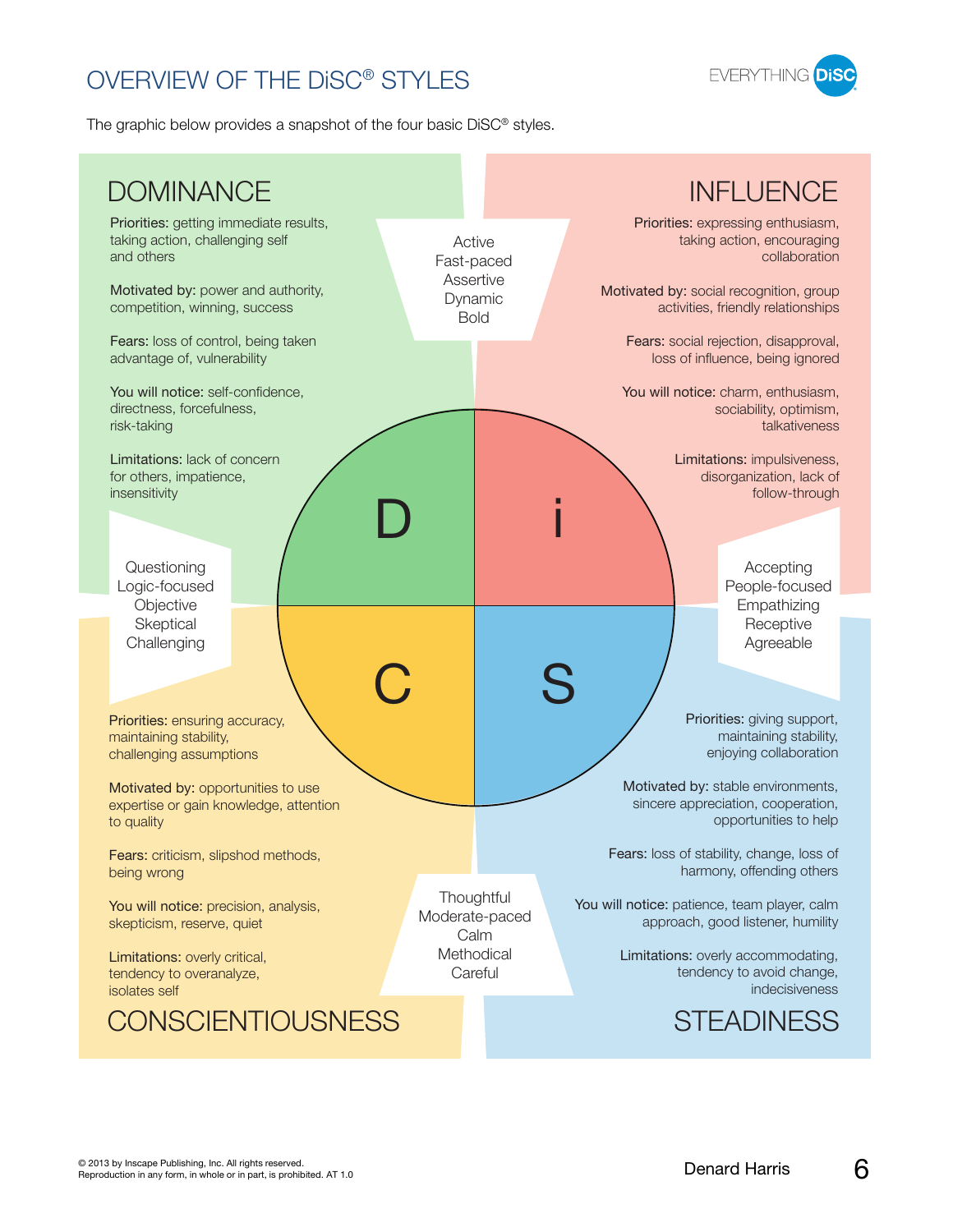## VISION, ALIGNMENT, AND EXECUTION



#### How the Process Works

— Three steps: Vision, Alignment, and Execution

- Three drivers for each step (e.g., Exploration, Boldness, Testing Assumptions)
	- Two behavioral continua for each driver (e.g., Remaining Open, Prioritizing the Big Picture)



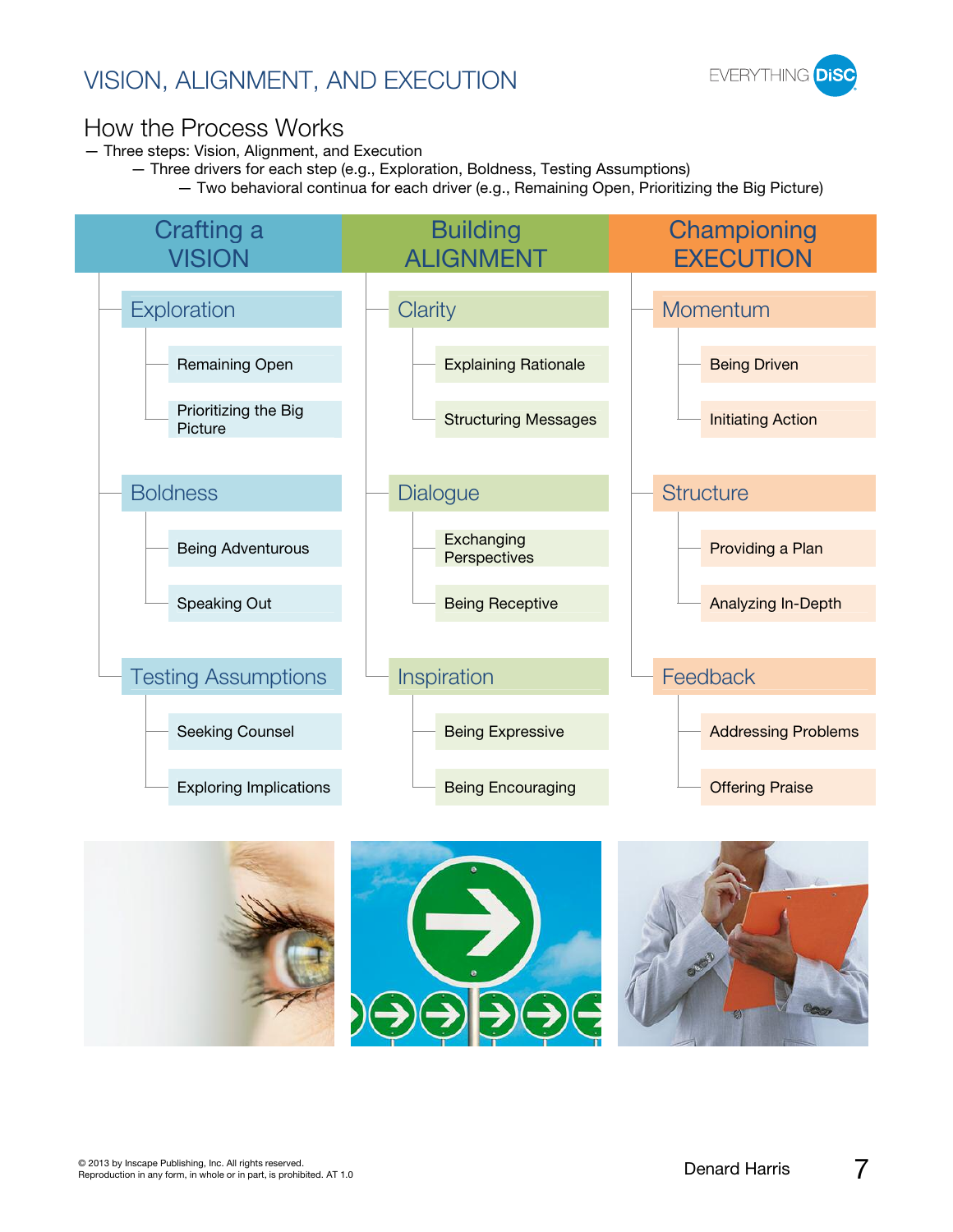

#### **Vision is an IMAGINED FUTURE CONDITION for the organization or team**

At any level of leadership, a vision is a **condition that is imagined—a future state** in which the organization or team creates something of unquestionable value, serves customers in unparalleled fashion, or reinvents the way it does business.

A well-crafted vision is broader in scope than a typical goal. For example, a goal might be: "Sell 20 million widgets this year."

Whereas, a vision is: "Be the world leader in widgets while maintaining the highest safety standards in the industry."

The terms "vision," "mission," "goals," and "values" are sometimes used interchangeably. However, in the context of this report, we will focus our discussion around the term "vision."

#### VISION is important because:

- It **expands assumptions** about what can be done.
- It **provides purpose** for organizations, teams, and individuals (including the leader).
- It **drives** the development of specific, vision-supporting **goals.**
- It **unifies people.**



#### LEADERS AT ALL LEVELS help craft the VISION

While we think of vision as coming from the top down, crafting a vision is ideally a **shared process** that combines contributions from leaders at all levels. While visions may seem to spring fullblown from one person's head, they are generally the result of ongoing efforts over a period of time by a larger group.

While the CEO may be responsible for the overall vision, each leader within the organization needs to define a vision for their group that supports the main vision.

For example, the CEO's vision for the organization may be, "We will grow from domestic leader in the industry to international leader in the industry within five years."

A customer service manager within the same organization might have the following supportive vision: "Our customer service will grow to offer 24-hour support in six major languages in the next three years."

Now that you have a better idea of what we mean by vision, let's look at each of the **three drivers** of vision: **Exploration, Boldness,** and **Testing Assumptions.**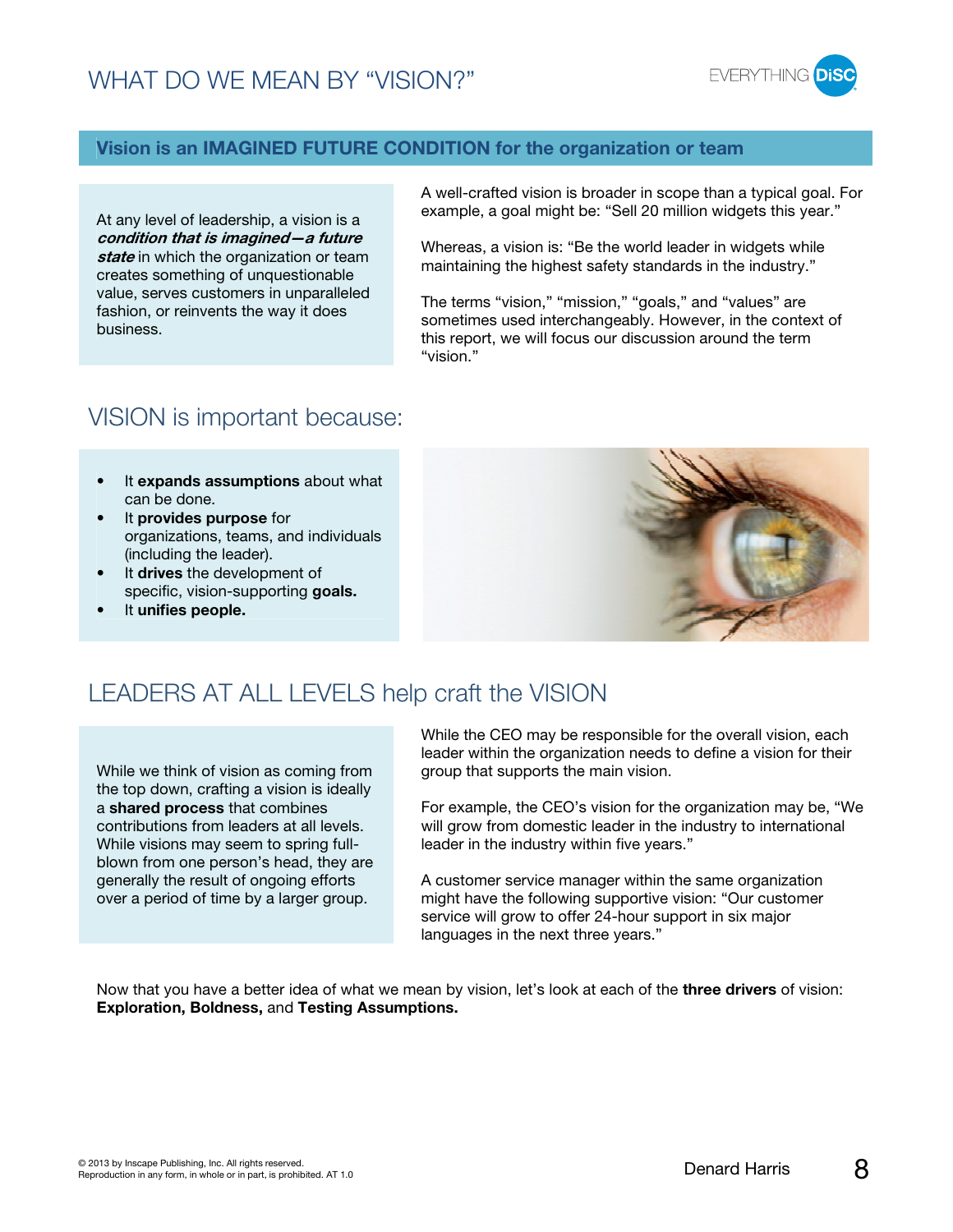#### VISION > EXPLORATION





## How Exploration Drives Vision

Although a great vision often sounds simple and elegant, a good deal of effort and insight has usually gone into developing it. There is a discipline to exploring new ideas that involves thinking at a big-picture level. It also involves resisting the temptation to choose the "right" idea too quickly.

- Leaders need to be intentional about exploring new directions.
- It may help to suspend judgment and consider a variety of ideas.
	- Exploration involves giving oneself the time to weigh options.

#### Remaining Open & Prioritizing the Big Picture

When we talk about driving a vision by exploring, we can look at two important **behavioral continua**, as illustrated by the graphics below. First, some leaders have a tendency to remain open, and others seek closure. Also, some leaders prioritize the big picture, while others prioritize the details. **In the context of exploration,** the behaviors on the right-hand side of these scales are leadership best practices. Any movement toward remaining open and prioritizing the big picture will help when exploring a vision.



Denard, you probably like to remain open and unstructured. This can pose some leadership challenges, but when it comes to creating a vision, your tendency to avoid locking in on one idea too quickly is a real benefit. You don't need to fully understand how an idea could be executed to explore and appreciate it. Rather, you continue to develop the concept and gain understanding of the logistics as you go. Because you don't rush for closure, you're less likely to settle on a less than ideal solution, and this willingness to explore often leads to a solid vision.



You tend to focus more on the big picture than on the details. This means that you think broadly about how everything fits together rather than concentrating on individual elements. This perspective allows you to better understand the relationships among different ideas and goals. When it comes to exploration, you are well equipped to see where a particular course might lead in the future or how new ideas might fit into current plans. Further, when you embrace a big-picture view, you are more likely to notice when outdated assumptions or practices are hindering your team or organization.

Since you see yourself as open and big-picture focused, you may already be doing a good job of exploring new ideas to create a vision.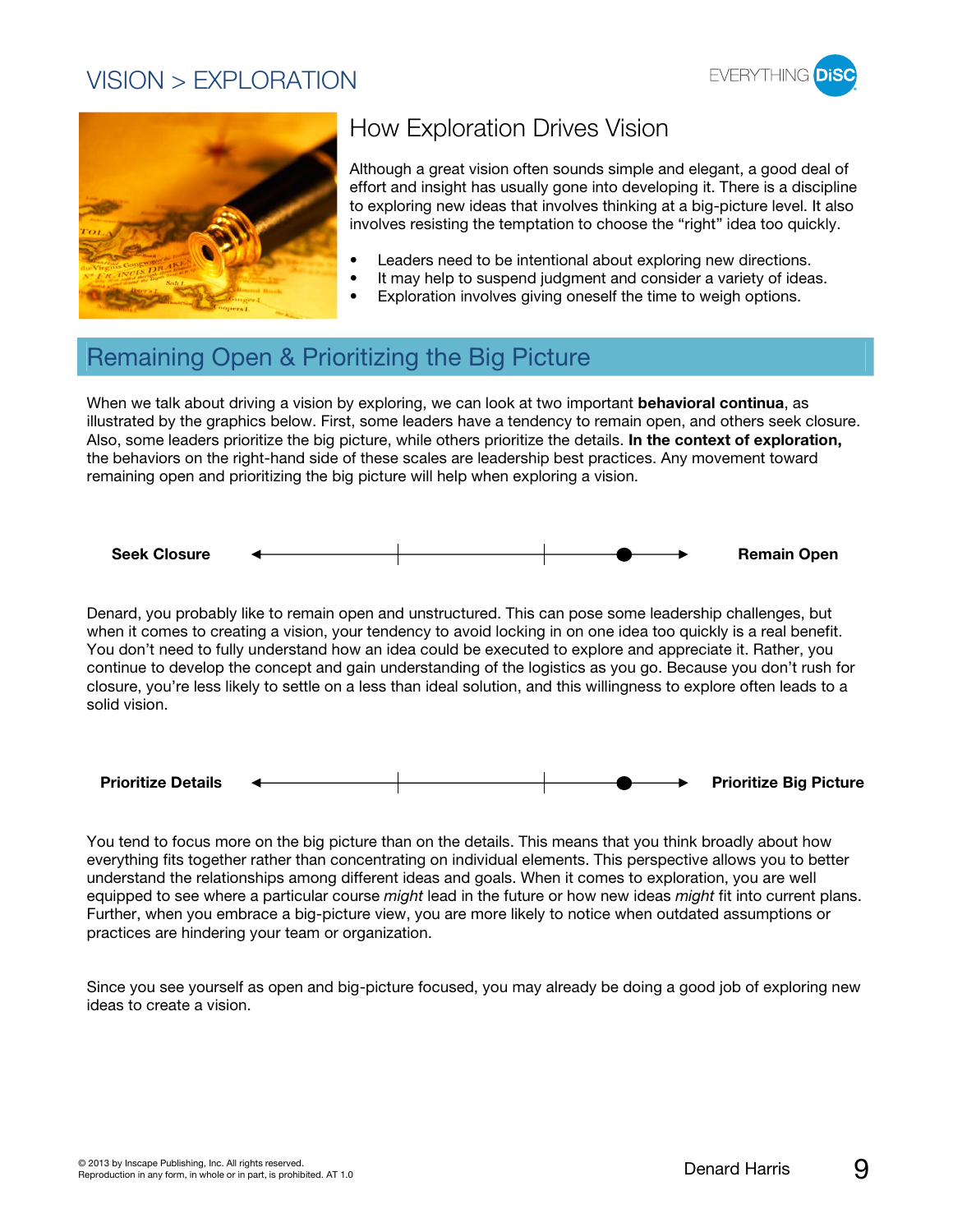#### VISION > BOLDNESS





## How Boldness Drives Vision

Creating a bold vision doesn't necessarily mean doing something on a big scale. But it does mean that the leader has a willingness to go out on a limb to champion bold new directions. Great leaders stretch the boundaries of what seems possible and challenge people to rise to the occasion.

- Leaders don't make a big impact without being a little adventurous.
- People look to leaders for a compelling vision that excites them.
- Every great accomplishment begins with a bold idea.

#### Being Adventurous & Speaking Out

When we talk about driving a vision with boldness, we can look at two important **behavioral continua**, as illustrated by the graphics below. First, some leaders have a tendency to be adventurous, and others are more cautious. Also, some leaders aren't afraid to speak out with their bold ideas, while others tend to hold back. **In the context of boldness,** the behaviors on the right-hand side of these scales are leadership best practices. Any movement toward being adventurous and speaking out will help when creating a bold vision.



Denard, you probably don't mind trying new things, as long as there is a reasonable chance of success. Because you fall somewhere between being cautious and adventurous, you are usually willing to take chances when you have ample information and the right people in your corner. In situations where there are too many unknowns, you may be hesitant to create a bold vision. To help your group expand its reach, you may need to take more chances, even in the face of uncertainty.



You're usually ready to speak out, particularly when you feel that you have something important to say. Because you're willing to take chances socially and put your credibility on the line, you're likely to speak up about your ideas, even if some people may not agree with you. Your willingness to go out on a limb probably helps create a culture where others feel comfortable suggesting unconventional ideas as well. When crafting a vision, this quality no doubt helps you push toward new directions.

Since you see yourself as willing to speak out but only moderately inclined to be adventurous, you may need to be a bit more willing to take chances to create a bold vision.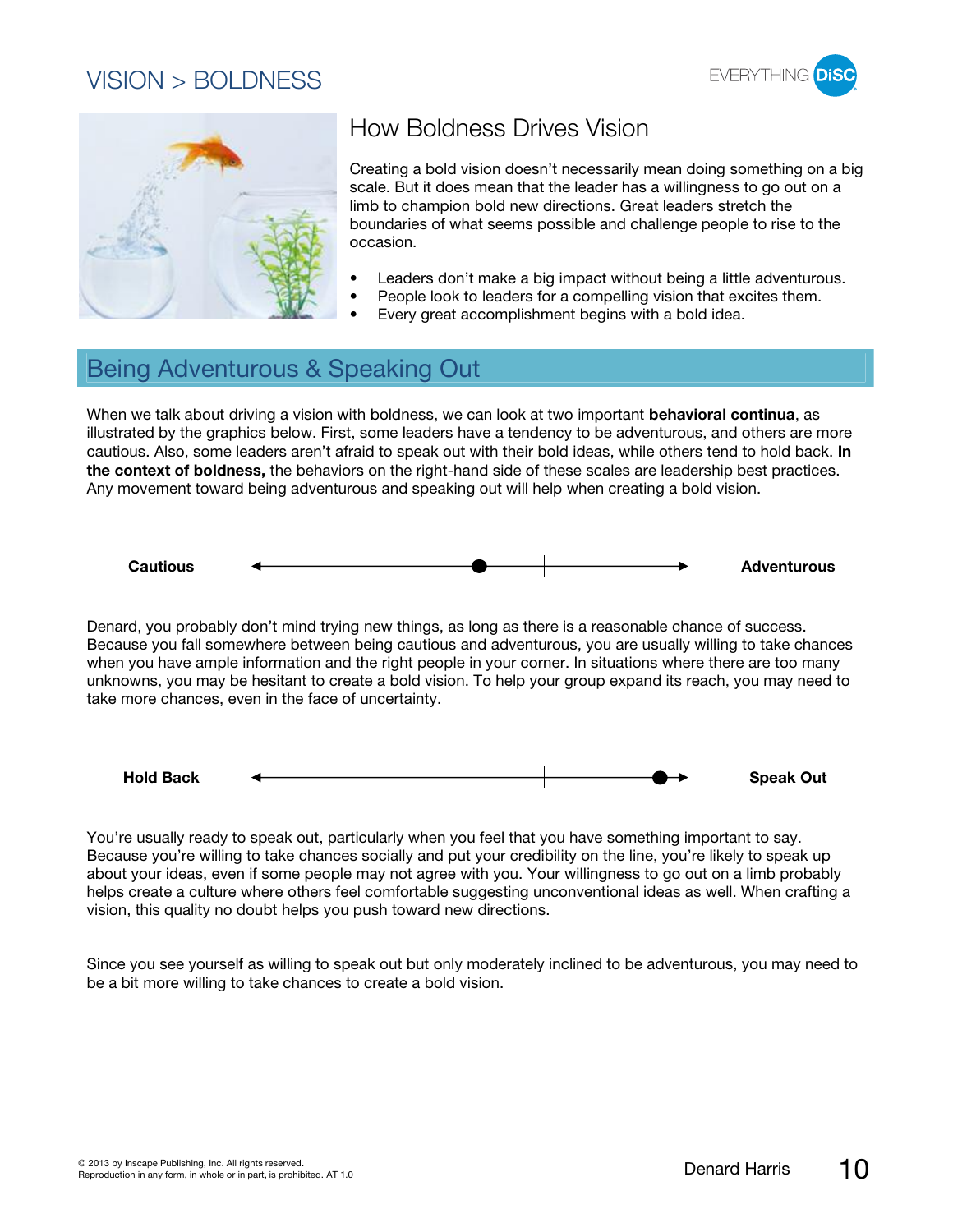#### VISION > TESTING ASSUMPTIONS





## How Testing Assumptions Drives Vision

Creating a vision requires exploring ideas and being bold, but it's also crucial that the vision be grounded. Leaders can test their assumptions through several means, including seeking others' advice and doing more formal research. This is not about looking for support, but instead is about soliciting objective input and surfacing potential problems.

- Leaders need to look beyond their own thinking to test assumptions.
- It's important to recognize obstacles when developing a vision.
- Consider a variety of methods in checking your hypotheses.

#### Seeking Counsel & Exploring Implications

When we talk about driving a vision by testing assumptions, we can look at two important **behavioral continua**, as illustrated by the graphics below. First, some leaders have a tendency to seek counsel, and others like to decide independently. Also, some leaders focus on exploring implications, while others prefer to push forward. **In the context of testing assumptions,** the behaviors on the right-hand side of these scales are leadership best practices. Any movement toward seeking counsel and exploring implications will help when it's time to evaluate the vision.



Denard, you tend to process your decisions independently, and this makes it easy to rely too heavily on your own assumptions. As a leader, you may believe that you have a handle on the issues that will affect the vision. While you may enjoy the responsibility of making major decisions autonomously, you may miss out on tapping into valuable resources. Seeking counsel may make the process less smooth in some ways, but it's a great way to get the fresh perspective that is often needed to make sound decisions.



You have a tendency to jump right into a project, and you may not always take the time to explore the implications by carefully examining your ideas. Leadership is often about pushing forward, but when you are creating a vision for your group, gathering objective data is an important step. Doing your homework takes time, and you may see it as unnecessary busy work when you are eager to keep things moving. However, evaluating your ideas helps test your assumptions against reality, and it also gives you the facts you need to gain alignment.

Since you see yourself as tending to decide independently and push forward, you'll need to test your assumptions more by seeking counsel and exploring implications as you create a vision.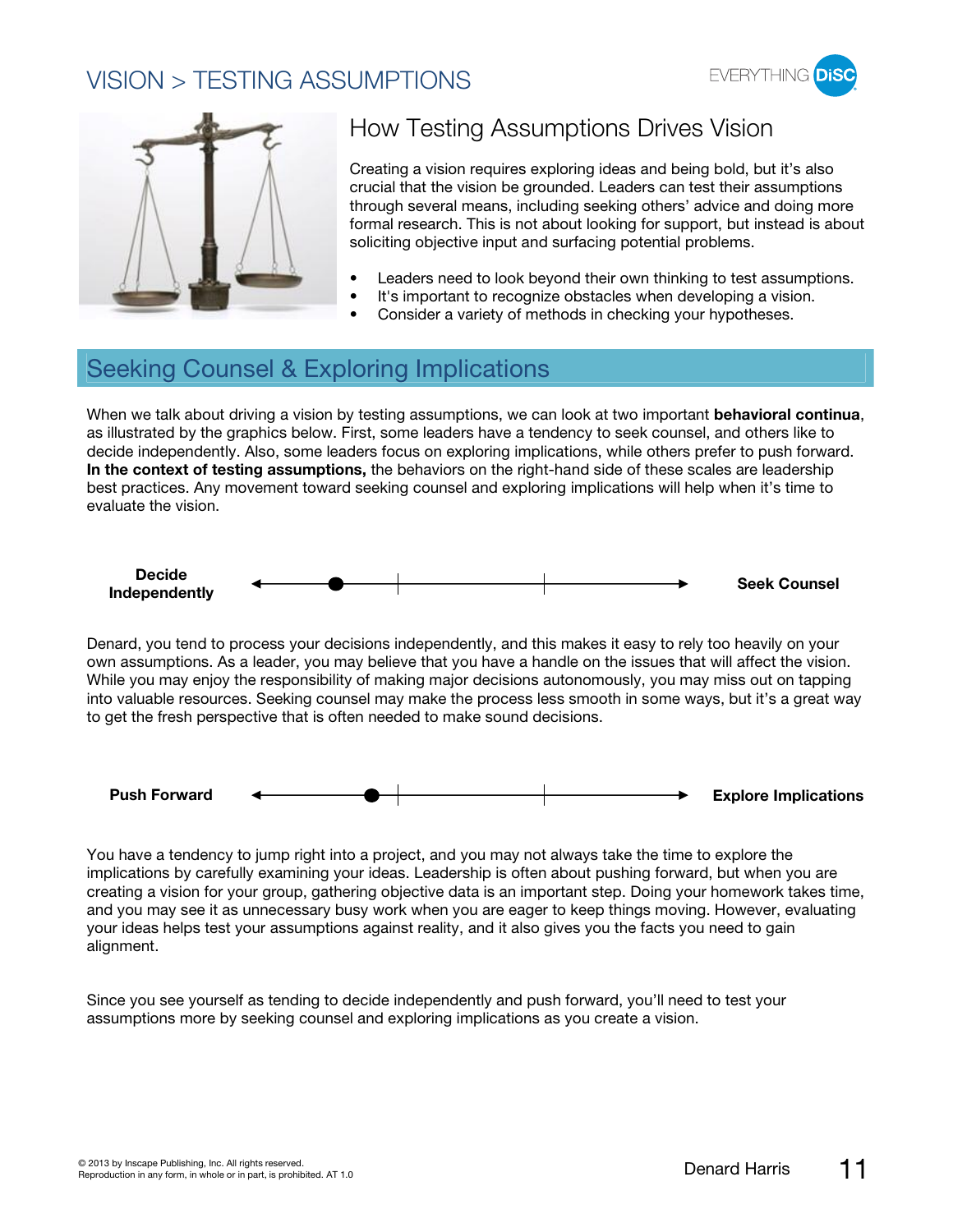

#### **ALIGNMENT is GAINING BUY-IN from the organization and your team**

Alignment refers to the act of getting buy-in for the vision from everyone who will have a role in making it a reality. Alignment ensures that people are on the same page, both from a task and an emotional perspective.

Alignment requires ongoing one-way and two-way communication. In fact, the failure of a vision, no matter when it happens, can often have more to do with a lack of alignment than with the strength of the vision or the efficiency of execution.

Too often, leaders treat alignment as something to check off a to-do list. In reality, alignment is a dynamic, ongoing process that requires the leader to continually monitor and realign as conditions and needs change.

#### ALIGNMENT is important because:

- It **sets the stage** by proposing a plan for effective implementation.
- It **provides a forum** for questions and concerns.
- It **brings people together** behind the vision.
- It **generates excitement** for the vision.



#### ALIGNMENT is for LEADERS AT ALL LEVELS

Gaining and maintaining alignment is a critical role for leaders at all levels. Alignment requires attention to upward, downward, and lateral communication. Leaders in certain positions may need to use more time and energy to maintain alignment at all levels.

#### **Alignment in Your Organization**

A number of structural and cultural factors can affect how you go about creating and maintaining alignment. Consider how these affect alignment within your organization.

- Formal vs. informal communication
- Face-to-face and virtual environments
- Lateral and hierarchical organizational structures
- Negotiating competing interests

Now that you have a better idea of what we mean by alignment, let's look at each of the **three drivers** of alignment: **Clarity, Dialogue,** and **Inspiration.**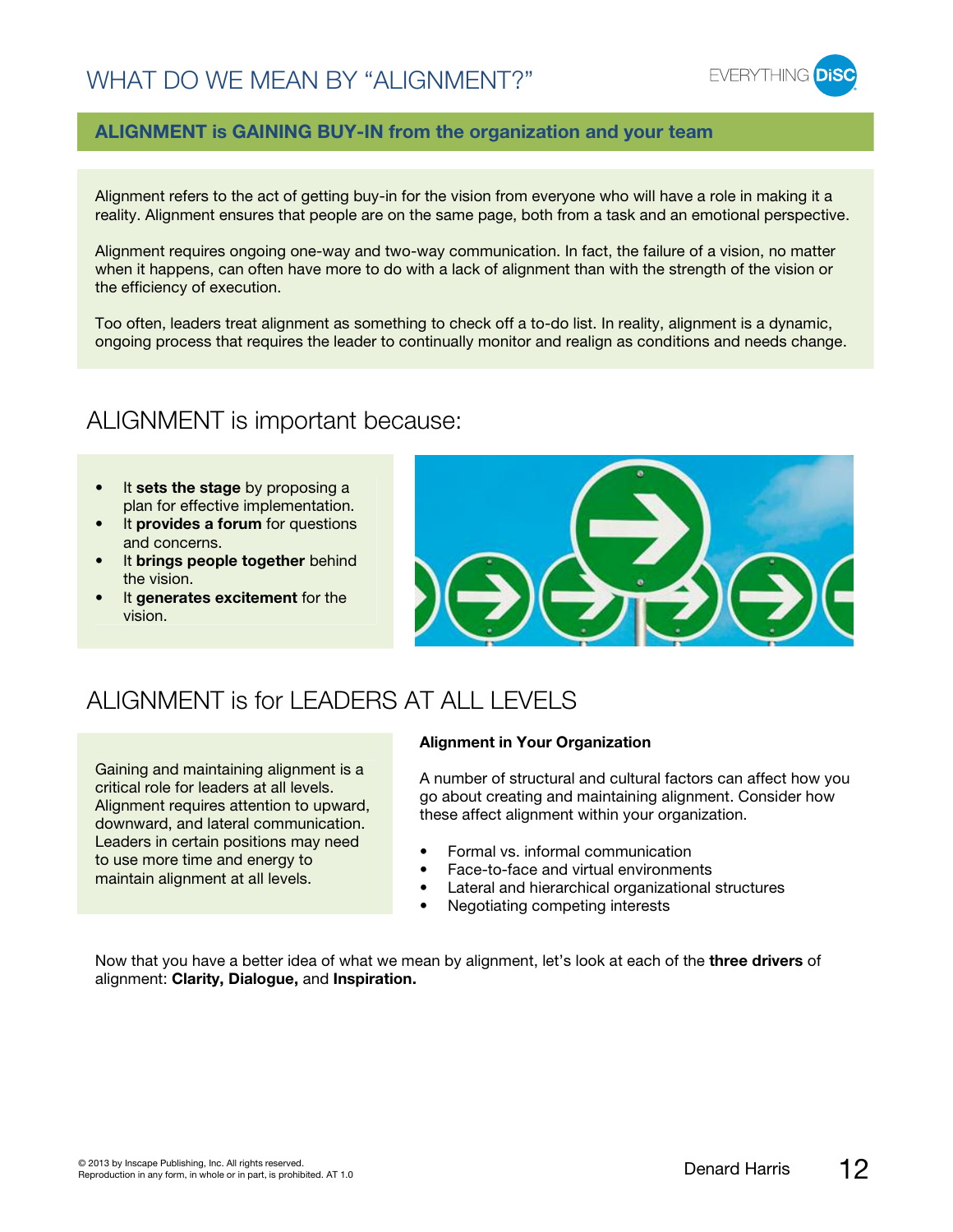#### ALIGNMENT  $>$  CLARITY





## How Clarity Drives Alignment

When communicating with others, it's important to deliver a rational, structured message. Some leaders have trouble translating their great ideas into words. Others struggle to stay on topic or fail to relay the most important points. When people don't understand your vision, how can you expect them to get on board?

- Clear communicators explain the reasoning behind their ideas.
- When people understand a message, they can more easily buy in.
- Consider thinking the message through all the way to the end.

#### Explaining Rationale & Structuring Messages

When we talk about driving alignment with clarity, we can look at two important **behavioral continua**, as illustrated by the graphics below. First, some leaders have a tendency to explain their rationale, and others offer their intuition. Also, some leaders tend to deliver structured messages, while others tend to deliver impromptu messages. **In the context of clarity,** the behaviors on the right-hand side of these scales are leadership best practices. Any movement toward explaining your rationale and structuring your message will help when you need to be clear to get people's buy-in.



Denard, you tend to be highly intuitive when making decisions, and this can make it more challenging to communicate the vision with clarity. While relying on your personal experience and insight can have many advantages for you as a leader, when it's time to get alignment, you also need to be able to explain the rationale behind the vision to others. When not checked against logic, your intuitive approach can fail to give people the data and reasoning they need to truly buy in to the vision.



You have a tendency to deliver your ideas without a lot of structure, and this might cause people to get lost in your message. You may be quite good at thinking on your feet, but this communication style doesn't always help when the goal is gaining alignment. Leaders who tend to deliver impromptu messages often provide unnecessary details and go off on tangents. If people have trouble identifying your main point, you may lose their attention. To improve your communication when it's time to get buy-in, take the time to fully organize your thoughts before presenting the vision.

Since you see your communication style as intuitive and impromptu, you may need to put more effort into explaining your rationale and structuring your messages to provide the clarity that others need.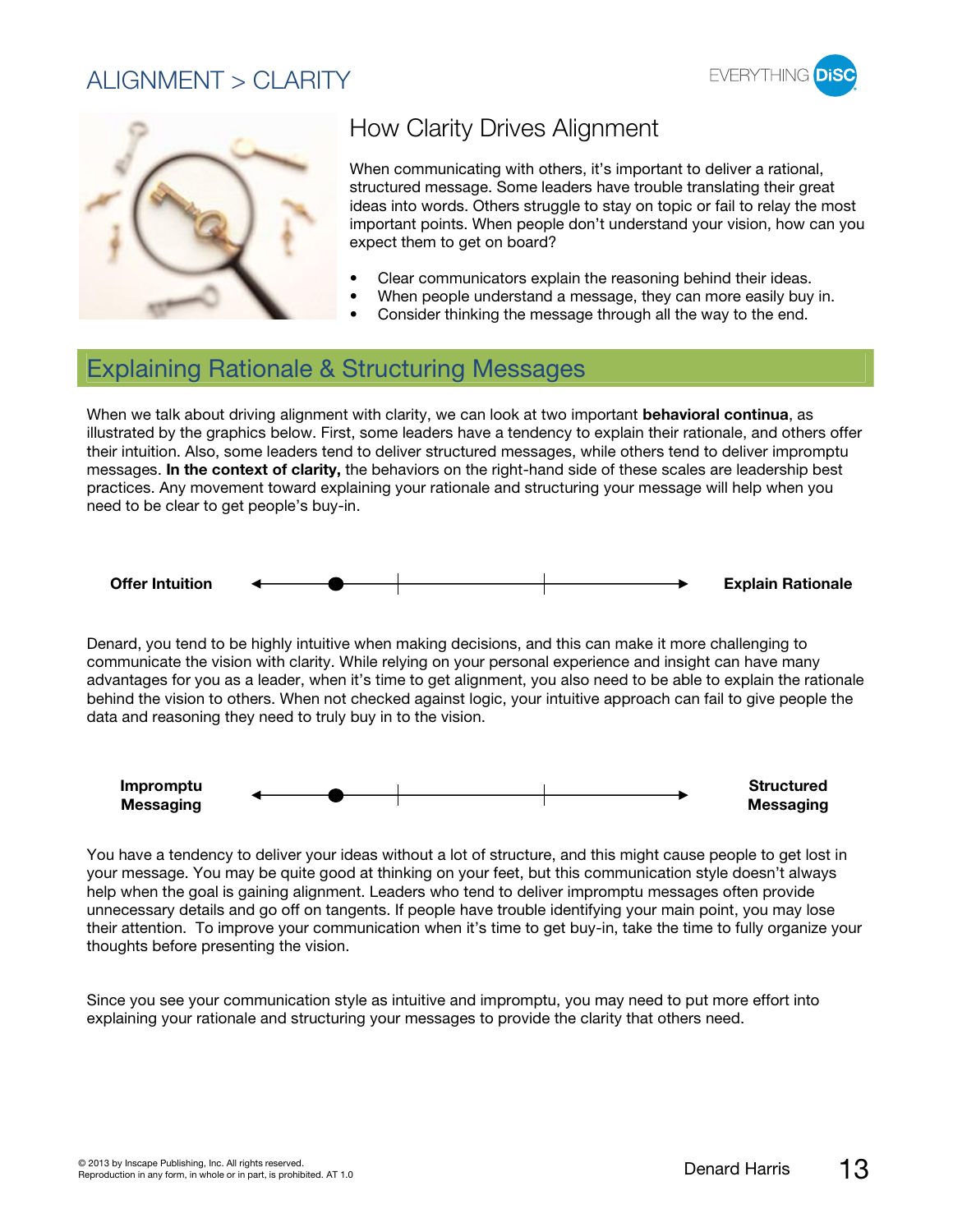#### ALIGNMENT > DIALOGUE





## How Dialogue Drives Alignment

One of the simplest ways to get others aligned around the vision is to engage them in a rich dialogue about the "who," "what," "why," "where," "when," and "how" questions. When leaders involve others in two-way conversations like this, it not only increases buy-in, but also gives leaders invaluable information.

- True alignment requires openness to others' ideas and concerns.
- People want the chance to ask questions and share their insights.
- Dialogue helps leaders identify potential problems or disconnects.

#### Exchanging Perspectives & Being Receptive

When we talk about driving alignment with dialogue, we can look at two important **behavioral continua**, as illustrated by the graphics below. First, some leaders have a tendency to exchange perspectives, and others present information. Also, some leaders tend to be receptive to input, while others tend to challenge new ideas. **In the context of dialogue,** the behaviors on the right-hand side of these scales are leadership best practices. Any movement toward exchanging perspectives and being receptive will help when creating an atmosphere of open dialogue.



Denard, because you tend to be more directive when communicating, you probably don't focus on soliciting others' opinions and input. This can be a positive thing when you need to deliver a straightforward message, but when it comes to gaining alignment around a vision, a participatory approach is often more effective. When you communicate the vision without inviting people to respond, they may think their perspectives or concerns don't matter. And if they don't feel like they're part of the process, engagement and morale can suffer.



You have a tendency to challenge other people's ideas. While this helps ensure that your solutions are logical, it can also leave people feeling deflated when their ideas or concerns are criticized or minimized. This may create a culture where people are afraid to share, even if they are asked, and it could limit the exchange of knowledge that can be so valuable in gaining alignment. People want to know that their words will be met with openness when they decide to speak up.

Since you see yourself as challenging and inclined to present information, you may need to be more receptive to ideas and focus on exchanging perspectives to provide the dialogue that others need.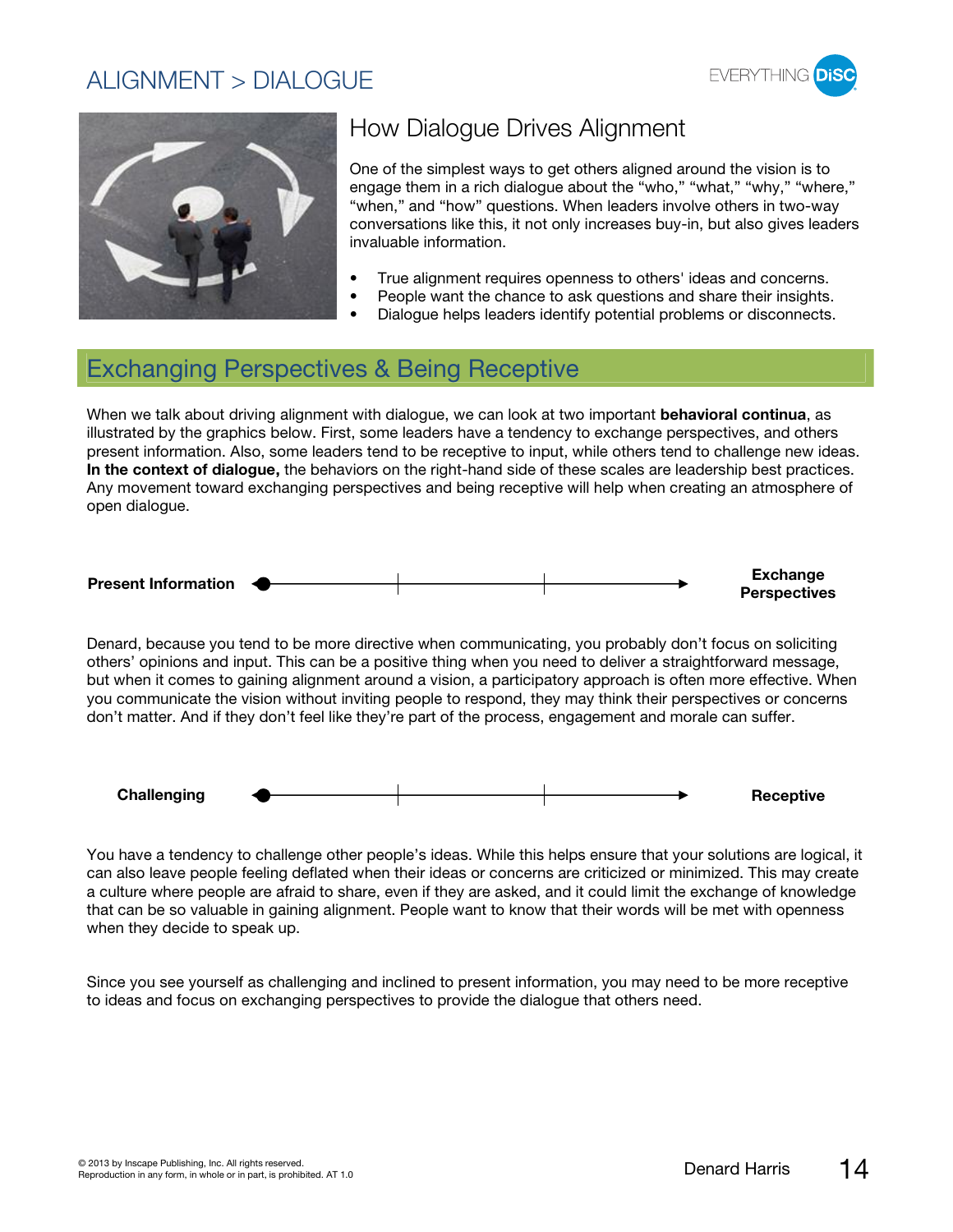#### ALIGNMENT > INSPIRATION





## How Inspiration Drives Alignment

How do leaders get people truly excited to start a new project or initiative? They inspire others by painting an exciting picture of the future, sharing their own passion, and showing confidence in the team's ability to succeed. Leaders who are able to inspire others in this way are much more successful in gaining and maintaining buy-in.

- Real buy-in isn't just getting people to go through the motions.
- When you express your passion, others become more committed.
- People need to see how their efforts will contribute to success.

#### Being Expressive & Being Encouraging

When we talk about driving alignment with inspiration, we can look at two important **behavioral continua**, as illustrated by the graphics below. First, some leaders have a tendency to be expressive, and others are more reserved. Also, some leaders tend to communicate encouragement, while others tend to be more matter-offact. **In the context of inspiration,** the behaviors on the right-hand side of these scales are leadership best practices. Any movement toward being expressive and encouraging will help when people need to be inspired to get on board with the vision.



Denard, you probably don't worry about filtering your emotions, and when you're excited, your passion can be contagious. When people see your confidence about an idea, they're more likely to believe the vision is worthy of their attention. With your expressive approach, you help create a dynamic environment that brings up the group's energy level. Your willingness to share your emotions makes it easier for people to relate to you, and it also makes it clear that you really care about the vision for the group.



You probably provide encouragement to others when you spot a specific need for it. For example, you may concentrate more on encouraging those who are down rather than making a point to provide steady encouragement. Because you don't tend to place a heavy focus on this kind of support, you may miss out on opportunities to inspire others to try new things or help people find their inner strength when things get difficult. When it comes to gaining alignment around a vision, you may find it more effective to show more support by maintaining a consistently positive tone.

Since you see yourself as expressive but only moderately encouraging, you may need to place a bit more emphasis on optimistic support to provide the inspiration that others need.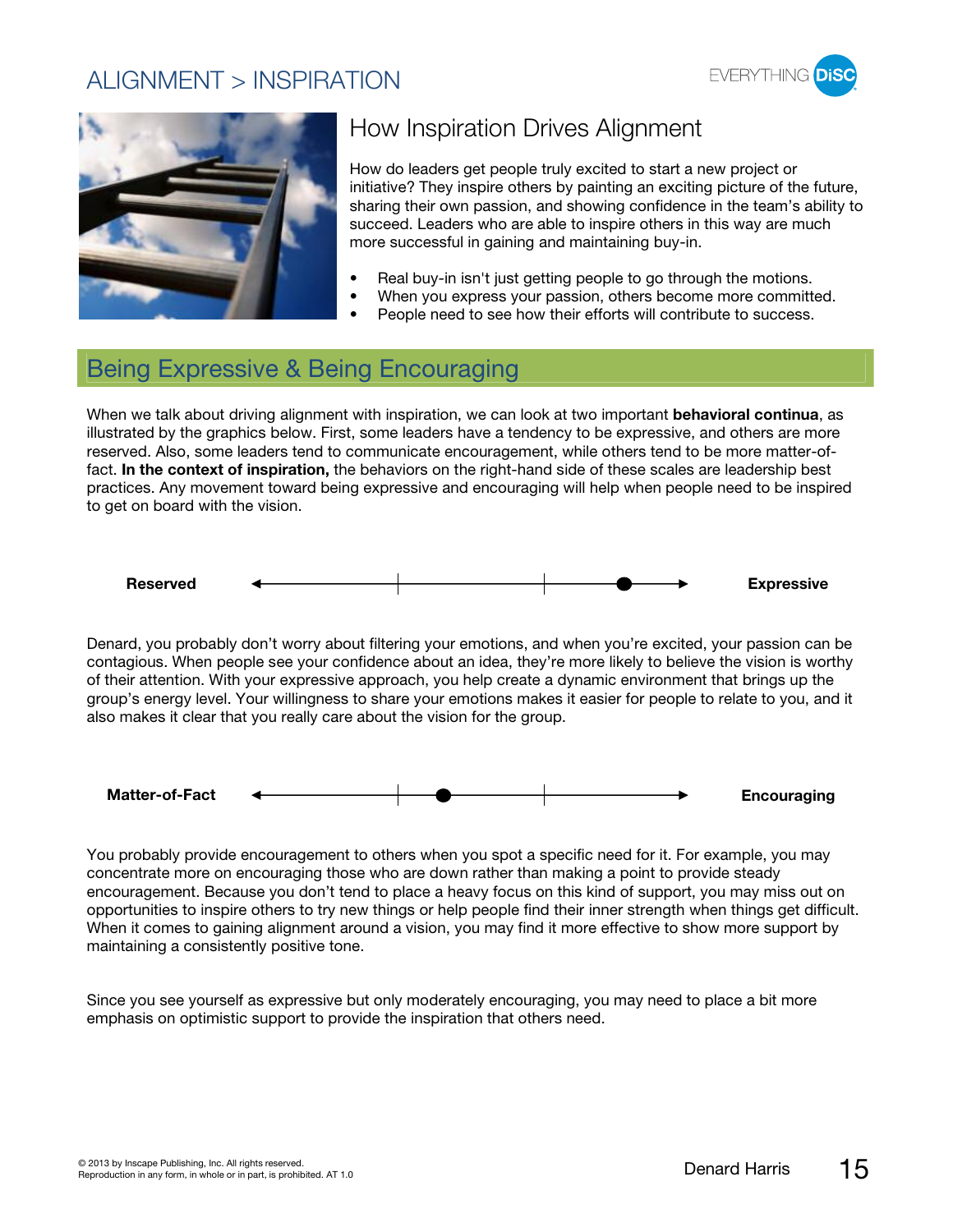

#### **Execution is turning the IMAGINED FUTURE CONDITION into reality**

At the most basic level, execution is making the vision a reality. The leader must make sure that all conditions are in place so that everyone can do the work necessary to fulfill the vision.

Often people think of execution as something that happens in the trenches, while the leader sits in an office thinking up the big ideas. But the truth is that successful execution of a vision can't happen without the deep commitment and support of the leader.

#### EXECUTION is important because:

- It propels the development of concrete strategies.
- It makes the vision actionable.
- It gives people a sense of achievement.
- It fulfills the promise of the vision.



#### EXECUTION is for LEADERS AT ALL LEVELS

The role of the leader at every level is to make sure the strategies and people are in place for the vision to become a reality. However, certain aspects of this role may look different depending on where you are in the organization.

#### **Your Role in Executing the Vision**

Your position in the organization can affect how you participate in ensuring execution. Consider which of the following best describe your role in the process.

- More hands-on or less hands-on
- Advocating for resources or providing resources
- Creating strategy or following strategy
- Establishing culture or supporting the culture

Now that you have a better idea of what we mean by execution, let's look at each of the **three drivers** of execution: **Momentum, Structure,** and **Feedback.**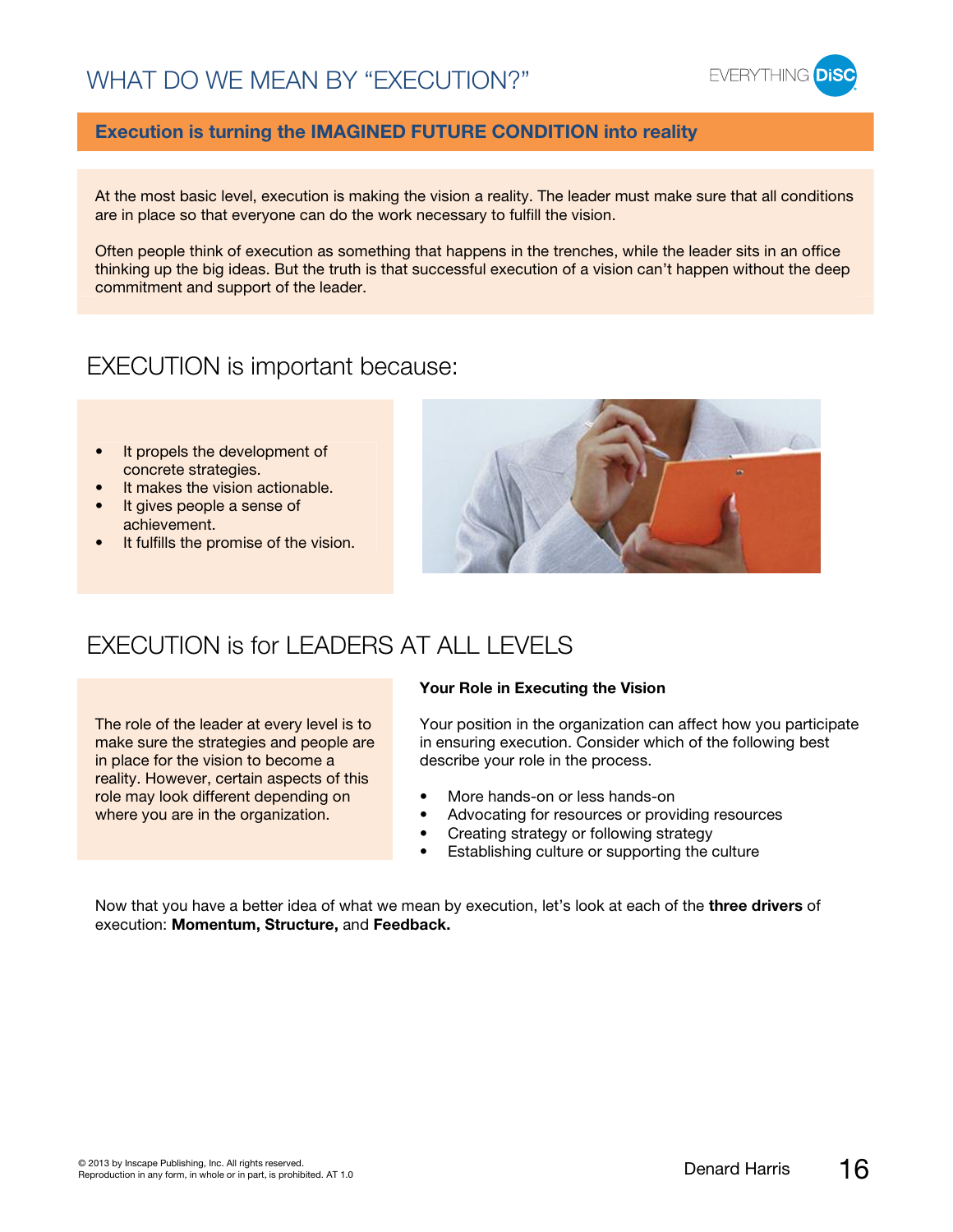#### EXECUTION > MOMENTUM





## How Momentum Drives Execution

Leaders often set the pace for the group, so when they tend to be too low-key, people may not feel the sense of momentum that's needed to realize the vision. By being driven and proactive—and also by acknowledging others who take initiative—leaders send the message that getting things done at a brisk pace is important.

- Leaders often set an example when it comes to momentum.
- People tend to perform to the level of momentum that's expected.
- Without a sense of momentum, projects can stall out and fail.

#### Being Driven & Initiating Action

When we talk about driving execution with momentum, we can look at two important **behavioral continua**, as illustrated by the graphics below. First, some leaders have a tendency to be driven, and others are more lowkey. Also, some leaders tend to initiate action, while others tend to be more reactive. **In the context of momentum,** the behaviors on the right-hand side of these scales are leadership best practices. Any movement toward being driven and initiating action will help create the momentum your group needs.



Denard, creating a sense of momentum is probably second nature to you. Because you like to make rapid progress, you may grow restless when energy seems to lag. As a leader, you tend to create a culture with a substantial focus on results. This keeps people on their toes and provides a sense of drive and a competitive spirit. You tend to root out complacency and inaction, and you expect people to strive to succeed, even it means going beyond their comfort zones. By creating a sense of momentum for others, you encourage them to push themselves to do their best.



As a leader who tends to initiate, you identify fresh opportunities, call attention to areas for improvement, and kick off new projects. Your entrepreneurial spirit probably helps create a culture where being proactive is valued. In this kind of climate, people don't just wait for their next responsibility—they are constantly on the lookout for new ways to contribute. When a leader shows initiative, the group is more likely to grow and extend its reach rather than simply maintain the status quo.

Since you see yourself as driven and initiating, you may already be doing a good job of providing a sense of momentum.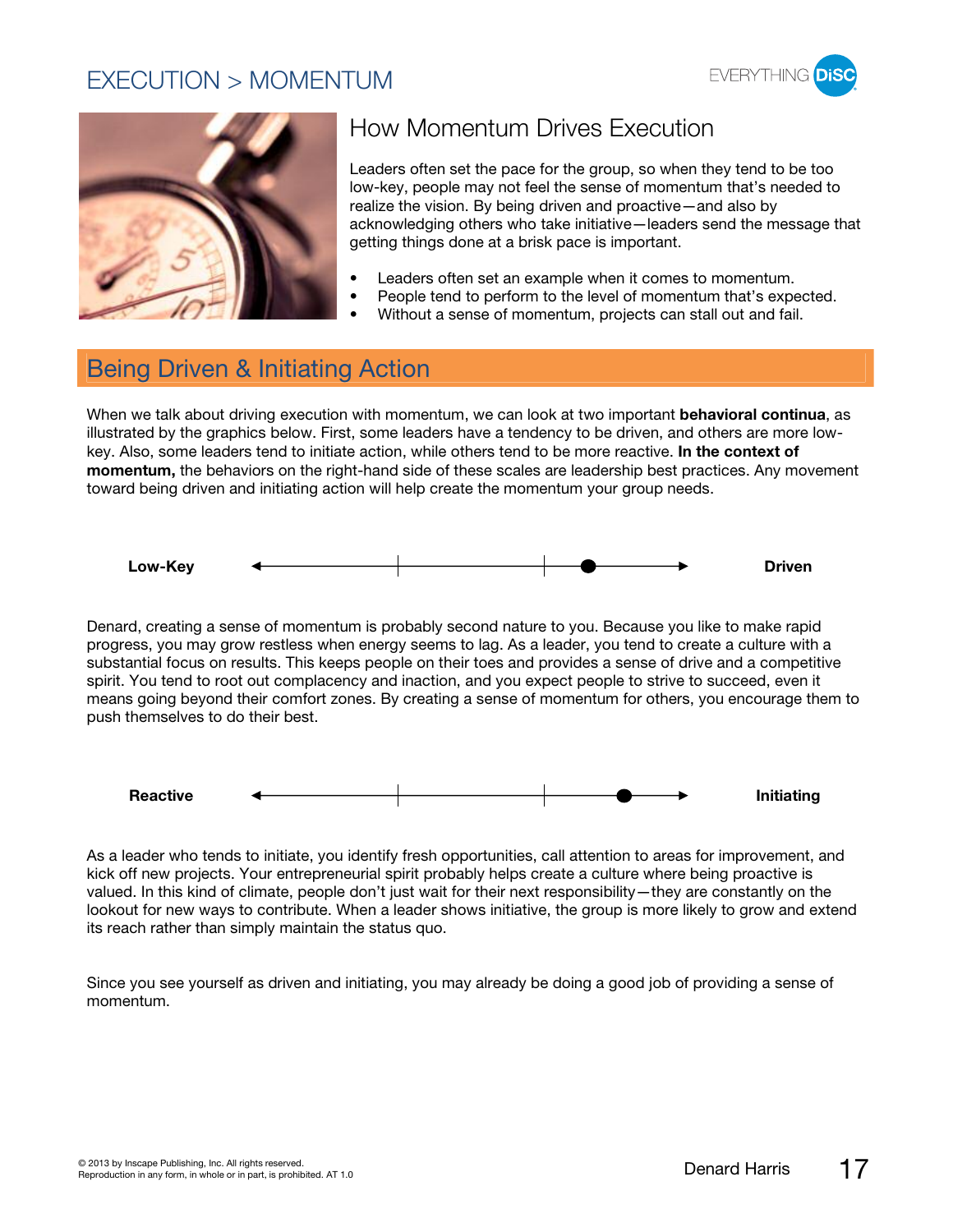#### EXECUTION > STRUCTURE





## How Structure Drives Execution

To execute on a vision effectively, leaders need to ensure that people have enough structure to follow. Without appropriate processes, policies, and expectations in place, teams operate inefficiently and are less likely to create high-quality outcomes. To create structure, leaders need to make well thought-out plans and analyze complex problems.

- To work productively, people need to know what is expected.
- Effective leaders respond to the structure needs of their teams.
- Structure helps to produce predictable, reliable outcomes.

## Providing a Plan & Analyzing In-Depth

When we talk about driving execution by providing structure, we can look at two important **behavioral continua**, as illustrated by the graphics below. First, some leaders have a tendency to plan, and others like to improvise. Also, some leaders tend to analyze in-depth, while others tend to follow their first impressions. **In the context of structure,** the behaviors on the right-hand side of these scales are leadership best practices. Any movement toward planning and analyzing in-depth will help when it's time to create the structure needed to execute well.



Denard, you have a tendency to improvise and figure things out along the way. This can be beneficial in situations where preparation isn't possible, such as in emergencies or social situations. On the other hand, even if a lack of planning doesn't bother you, many people get very anxious when they don't have a well-defined structure to depend on. Without clear processes, your group can suffer considerable inefficiencies, redundancies, and frustrations that can threaten the successful execution of the vision.



Even though you're not inclined to provide a structured plan, you still tend to dig deep and analyze the complex issues surrounding systems and policies. By thinking through all of the implications and contingencies associated with a decision, you get a better handle on all of the moving parts. You can anticipate problems, and you aren't afraid to do the messy, oftentimes consuming work of analyzing root causes. When necessary, you're probably willing to stop progress to make sure that a problem is really understood before moving on.

Since you see yourself as having a tendency to analyze in-depth but also an inclination to improvise, you may need to spend more time planning in order to provide the structure that others need.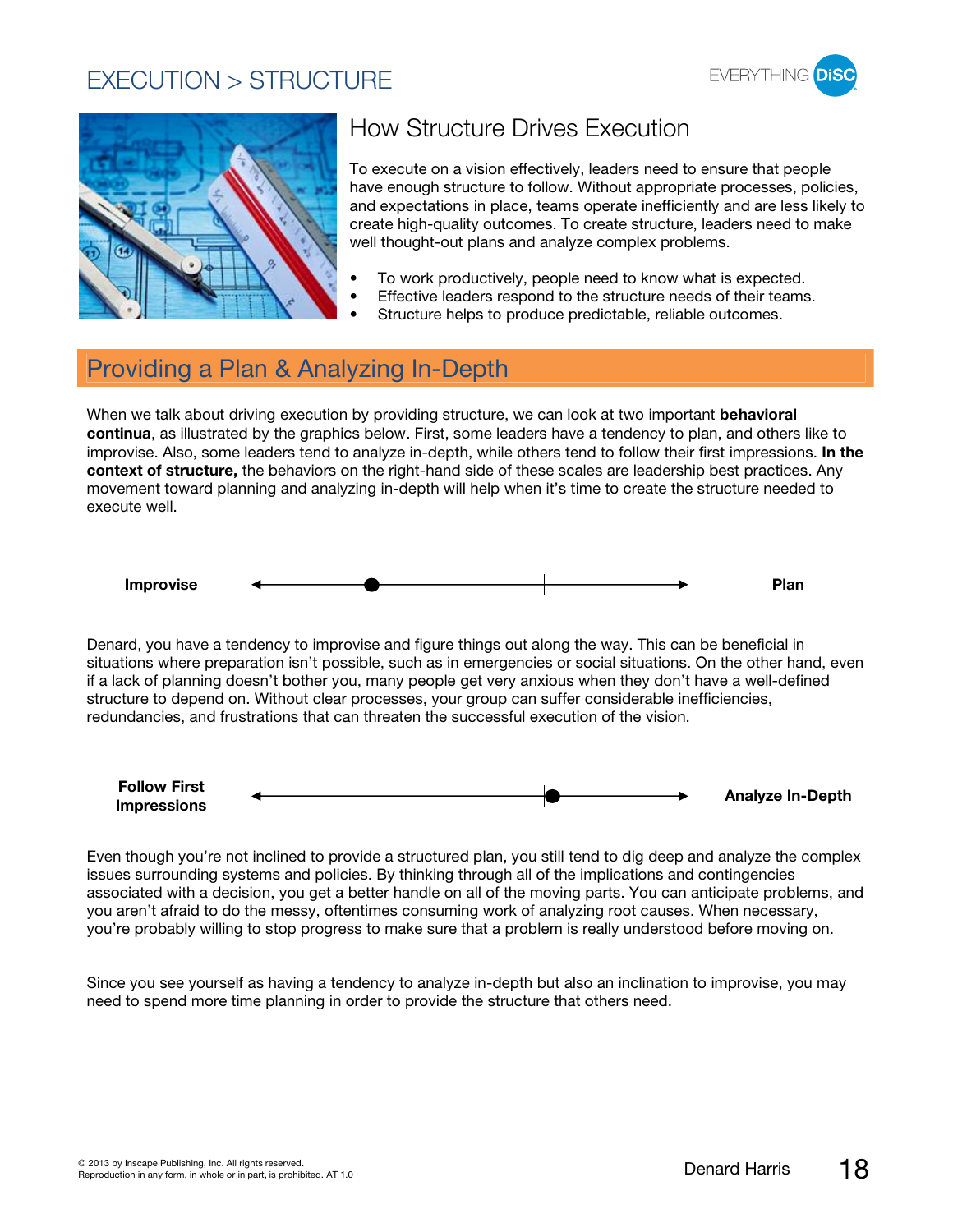#### EXECUTION > FEEDBACK





## How Feedback Drives Execution

In order to ensure that the vision is executed, leaders must provide both critical and positive feedback. When inefficiencies and complications are evident, leaders need to be willing to speak up. And, when people are performing well, it's equally important to provide the appropriate praise and recognition to keep everyone engaged.

- Feedback from leaders helps people know how they're performing.
- Leaders need to be willing to address problems head-on.
- Recognizing contributions encourages ownership and engagement.

#### Addressing Problems & Offering Praise

When we talk about driving execution by providing feedback, we can look at two important **behavioral continua**, as illustrated by the graphics below. First, some leaders have a tendency to address problems, and others like to maintain harmony. Also, some leaders tend to offer more praise, while others tend to offer less praise. **In the context of feedback,** the behaviors on the right-hand side of these scales are leadership best practices. Any movement toward addressing problems and offering more praise will help you be more effective with feedback.



Denard, when you see a problem, you're unlikely to sweep it under the rug. In fact, because you're so focused on successfully executing the vision, the problem will probably bother you until it's fixed. When it comes to giving feedback, you're usually willing to let people know when things aren't being done to your standards. In fact, you may be more concerned with things being done right than with protecting people's feelings. As a leader, this quality helps you ensure that inefficiencies in processes get addressed.



You don't see yourself as particularly open with praise and recognition. Perhaps giving praise just doesn't occur to you since you have little need for it yourself. Or, you may be so task-oriented that recognition seems like a distraction. It's also possible that you feel that compliments aren't meaningful unless they're used sparingly. Be honest with yourself about what keeps you from showing your appreciation for others' work. If you don't positively reinforce good behavior, people are less likely to be motivated, loyal, and engaged.

Since you see yourself as ready to address problems but less inclined to offer praise, you may need to spend more time giving positive feedback to make people feel appreciated.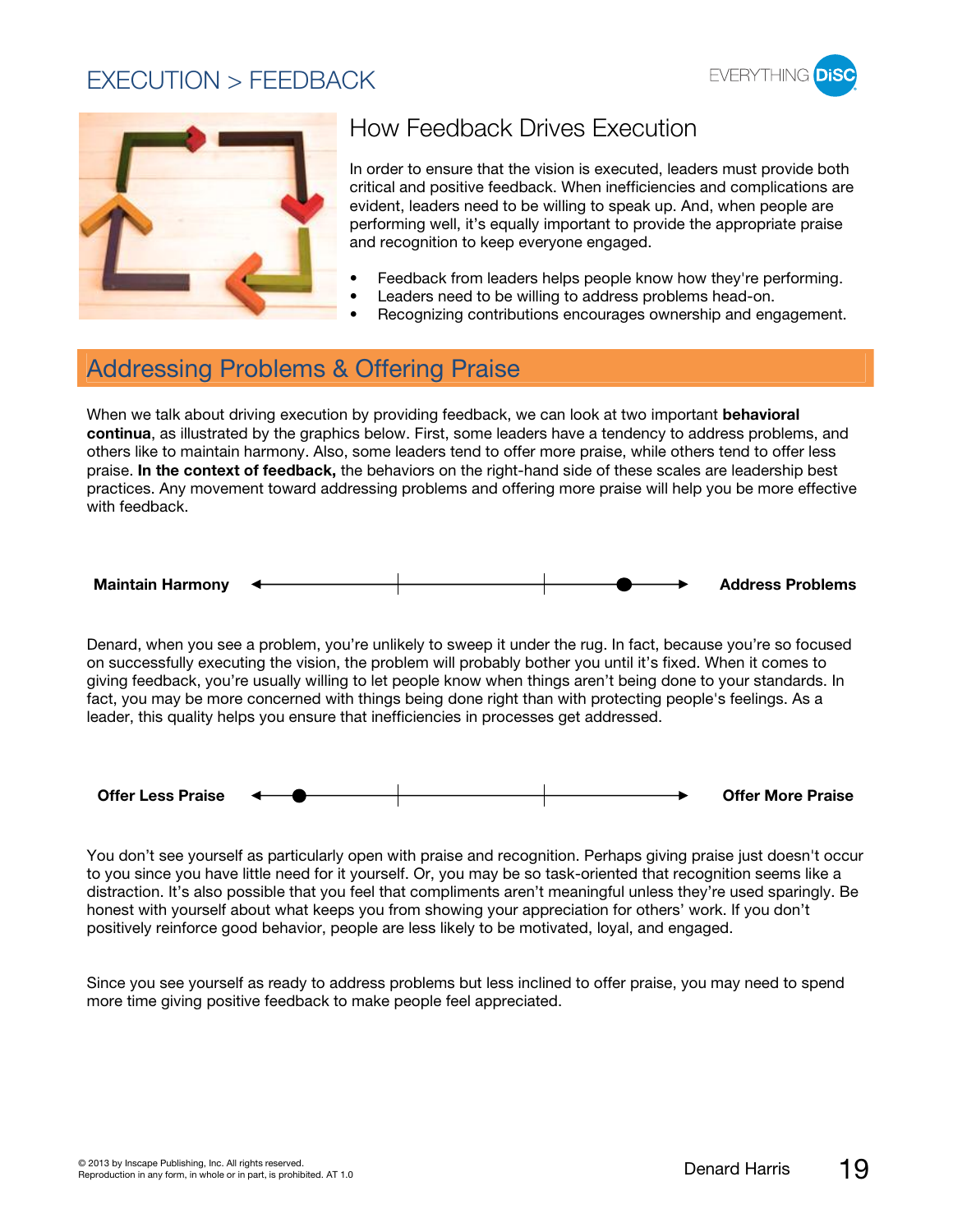#### YOUR LEADERSHIP STRENGTHS



Playing to your strengths is an important starting point for improving your leadership effectiveness. Below you will find descriptions of your three strongest areas in the process of Vision, Alignment, and Execution. Take a moment to read and reflect on how to maximize your use of these strengths in your current role.



- Create an open, energetic environment
- Readily share your positive emotions with the group
- Rally others around an exciting vision for the future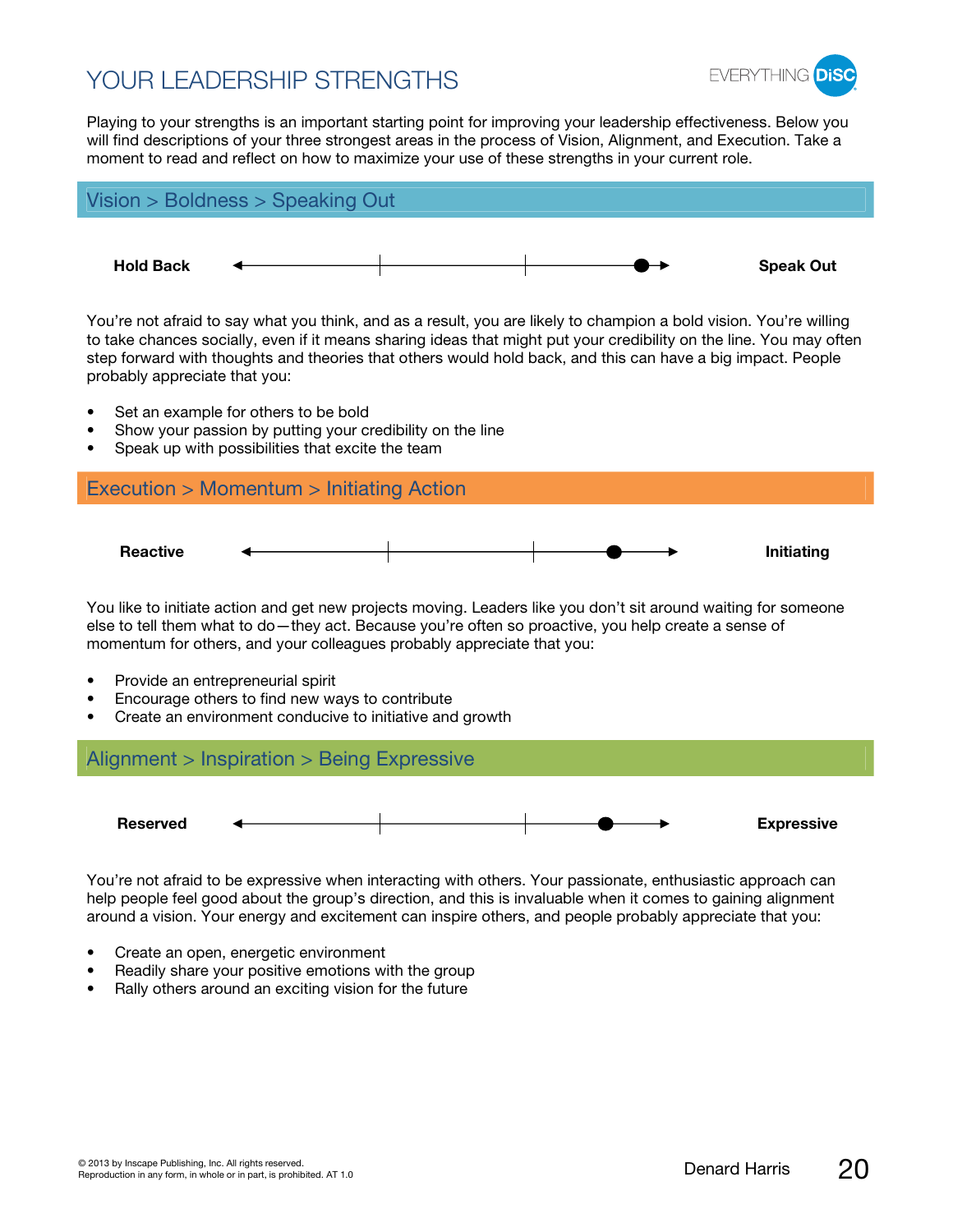## YOUR LEADERSHIP CHALLENGES



Now that you have a better idea of your strengths as a leader, let's take a closer look at the three behavioral continua where you have the greatest opportunities for improvement.

1. Being Receptive 2. Exchanging Perspectives 3. Offering Praise



Since you see yourself as challenging, you may need focus on being more receptive to provide the dialogue that others need.

### **Tips for Improvement** Case In Point

- Avoid challenging or completely dismissing other people's opinions. Being receptive will create a culture in which the group feels comfortable contributing.
- Be proactive about thanking people for their feedback, even if you don't agree with what was said. This will help people feel that it's worth their efforts to be a part of the dialogue.
- Make sure your tone of voice and your body language verify your receptiveness. It's not always what you say but how you say it that will have the biggest impact.

#### **Evelyn's Example:**

When Evelyn's colleague, Ian, pointed out problems with the new direction she had proposed for her team, her initial reaction was to argue with him. However, she took a step back and remembered that Ian had a unique perspective on the work they did. Instead of pushing back, she urged him to elaborate on his concerns.

#### **Michael's Example:**

As Michael communicated a new vision to the team, people shared ideas that he and other senior leaders had already worked through and rejected. Rather than dismissing the ideas outright, he tried to make the team members feel valued and included by thanking them for contributing to the discussion and taking the time to explain the rationale behind the vision.

#### How Can You Adapt Your Behavior to Become a Better Leader?

How would your group and/or organization benefit if you were doing more of this behavior?

Write action steps based on the tips you found most useful.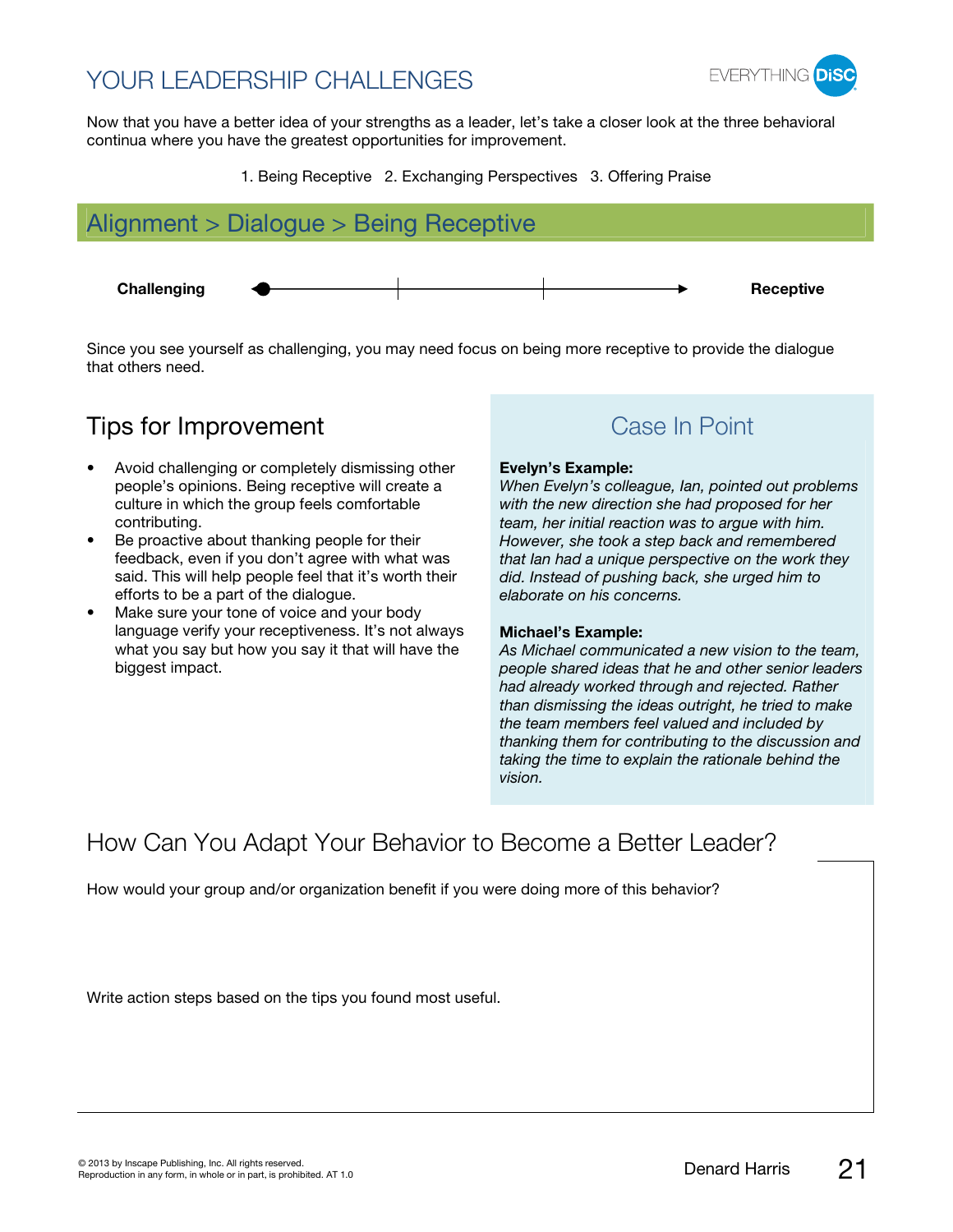#### YOUR LEADERSHIP CHALLENGES



## Alignment > Dialogue > Exchanging Perspectives



Since you see yourself as inclined to present information, you may need to focus more on exchanging perspectives to provide the dialogue that others need.

#### **Tips for Improvement** Case In Point

- Even if your first instinct is to dismiss an opinion, encourage a discussion so you can understand what's behind it. Not only will this help people feel that they are being heard, it might give you fresh insights as well.
- Highlight great ideas that people bring to the table, even if they don't end up being implemented. If you show your appreciation when people weigh in, they'll feel more comfortable participating in the discussion.
- Remember that you may have to give up some control in order to facilitate discussions along the way. If new information arises, be flexible to changing directions.

#### **Evelyn's Example:**

Evelyn worried that open dialogue would invite criticism, so she was tempted to explain her department's new direction without leaving room for comments. However, because she needed the team's buy-in, she urged them to express their concerns, even though it made her nervous. This led to a lively dialogue, and afterward, Evelyn realized that she had gained some new understanding that would make the change more effective.

#### **Michael's Example:**

When Michael presented the idea to his team members, their body language suggested that they weren't on board. He urged them to voice their hesitations, and after a few denials, one member of his team finally admitted that they were concerned about the effect that the potential changes could have on morale. After clearing up some misunderstandings, Michael continued the dialogue until he was certain they were on the same page.

#### How Can You Adapt Your Behavior to Become a Better Leader?

How would your group and/or organization benefit if you were doing more of this behavior?

Write action steps based on the tips you found most useful.